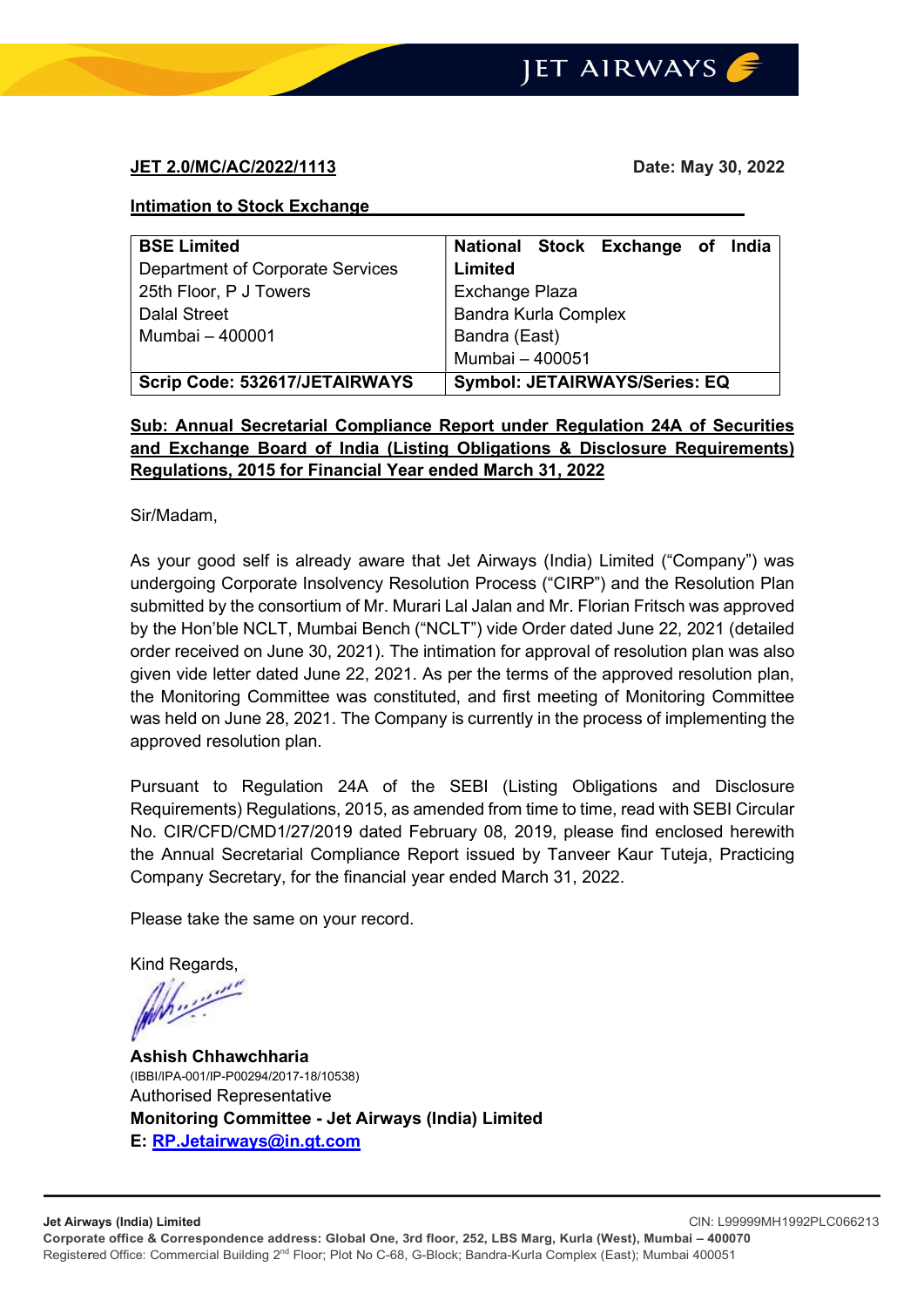

Email ID:tanveerdutta0@gmail.com

# TANVEER KAUR TUTEIA

Office Address:- C/O H.S Dutta, Hotel Ranjit Building, Station Road, Fafadih Chowk, Raipur (C.G)

Mobile No.: 9827900541

en an de fentale et an de feller et

**IN SERIES STANDARD AND STANDARD STANDARD STANDARD STANDARD STANDARD STANDARD STANDARD STANDARD STANDARD STANDARD** 

**RETAIL MEDICINE PERSONAL** 

ARTIST TIME TIME THE STANDARD REPORT **FACTOR** 

To. Monitoring Committee Jet Airways (India) Ltd CIN:- L99999MH1992PLC066213 Plot No C-68, G-Block, Bandra-Kurla Complex (East), Mumbai 400051

# Sub.: Annual Secretarial Compliance Report for the Financial Year 2021-22

Dear Sir,

I have been appointed to conduct an Audit in terms of Regulation 24A of SEBI (Listing Obligations and Disclosure Requirements) Regulations 2015 as amended and read with SEBI Circular No. CIR/CFD/CMD1/27/2019 dated 8th February 2019 and to issue the Annual Secretarial Compliance Report for M/s. Jet Airways (India) bearing CIN: "Company") Limited *(hereinafter* referred to the as L99999MH1992PLC066213 whose Shares are listed on BSE and NSE.

Company was facing financial distress and was unable to service its scheduled debt resultant the company was forced to suspend its operations on April 17, 2019 as a result, the directors, CEO, CFO, CS including other top management personal resigned. In absence of the top management officials and requisite personnel, this report is based on the information gathered by the erstwhile Resolution Professional and the remaining employees of Asset Preservation Team. As per requirements of the 'Code' and 'CIRP Regulations', the erstwhile RP had invited expression of Interest (EoI) from prospective Resolution Applicants (PRAs) to submit the Resolution Plan for the Company. Final plans received was placed and put to vote in the 17th CoC meeting held on 03rd October 2020. The resolution plan submitted by the Jalan Fritsch Consortium was approved by CoC. The application for Plan approval was filed with Hon'ble National Company Law Tribunal (NCLT) dated 05th November 2020 and subsequently has been approved/allowed by the Hon'ble NCLT on 25th June 2021 via order dated 22nd June 2021, subject to certain directions which are to be issued by a separate order. As per the terms of the Resolution Plan approved/allowed by the Hon'ble NCLT on 25th June 2021 via order dated 22nd June 2021, Monitoring Committee was constituted on 28th June 2021.

My responsibility is to verify Compliance by the Company with the provisions of all applicable SEBI Regulations and Circulars/Guidelines issued from time to time and issue a Report thereon.

t nastribumentus. My Audit was conducted in accordance with Guidance Note on Annual Secretarial Compliance Report issued by the Institute of Company Secretaries of India and in a manner which involved such examinations and **compations** considered and necessary and adequate for the said purpose. Apple and a Compliance is attached herewith. MV

Place: Raipur Date: 30.05.2022  $M - N_0 - 7704$ **P. No. - 8512,** hany sety anveer Kaur Tuteja **Practicing Company Secretary** M. No.:7704 C. P. No.:8512 PR: 1027/2020 **UDIN: F007704D000428949**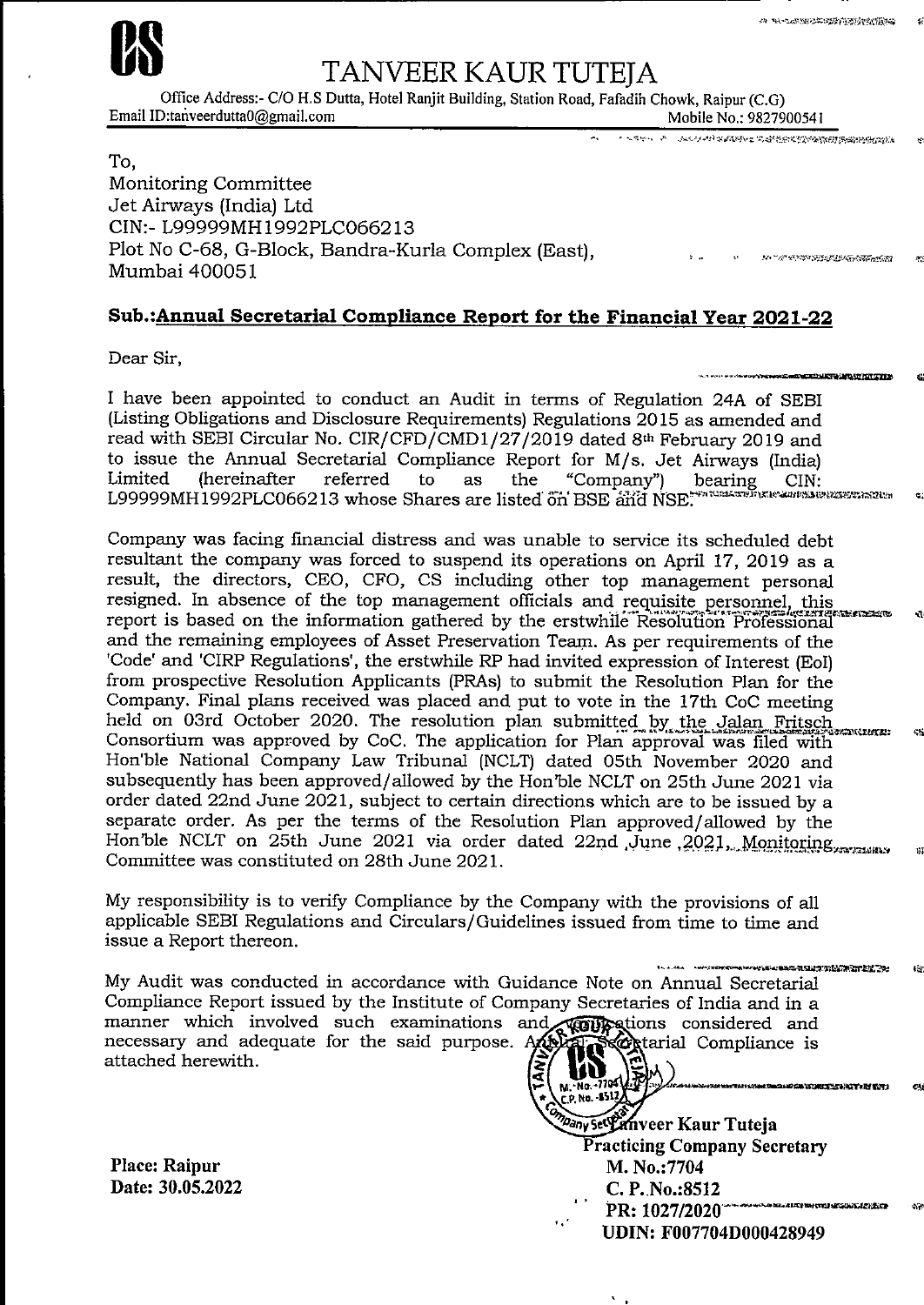A A PRODUCTS TO PARTICULAR A LA CARACTER DE LA CARACTER DE LA CARACTER DE LA CARACTER DE LA CARACTER DE LA CAR<br>DE LA CARACTER DE LA CARACTER DE LA CARACTER DE LA CARACTER DE LA CARACTER DE LA CARACTER DE LA CARACTER DE LA

# Secretarial Compliance Report of Jet Airways (India) Limited (CIN: L99999MH1992PLC066213) for the year ended March 31, 2022

#### I have examined:

AND IN CONTRACT THE PROPERTY INTERFERING AN INFORMATION

- a) All the documents and records made available to me and explanations provided by the Company:
- b) The filings/submissions made by the company to the Stock Exchanges;
- c) Website of the Company;
- d) Any other documents/filings, as may be relevant, which has been relied upon to prepare this Certificate.

#### For the financial year ended on March 31, 2022 in respect of Compliance with the provisions of: e de la construction de la construction de la construction de la construction de la construction de la construction de la construction de la construction de la construction de la construction de la construction de la const

- The Securities and Exchange Board of India Act, 1992 ('SEBI Act') and the  $1.$ Regulations, Circular, Guidelines issued there under and;
- 2. The Securities Contracts (Regulation) Act, 1956 ('SCRA') and the rules made there under and the Regulations, Circular, Guidelines issued there under by the Securities & Exchange Board of India (SEBI);

The specific Regulations whose provisions and the Circulars/Guidelines issued thereunder have been examined, includes-

- $(a)$ The Securities and Exchange Board of India (Substantial-Acquisition=ofexavisam Shares and Takeovers) Regulations, 2011:
- $(b)$ The Securities and Exchange Board of India (Prohibition of Insider Trading) Regulations, 2015;
- $(c)$ \*The Securities and Exchange Board of India (Issue of Capital and Disclosure measures Requirements) Regulations, 2009;
- \*The Securities and Exchange Board of India (Employee Stock Option Scheme  $(d)$ and Employee Stock Purchase Scheme) Guidelines, 1999 and The Securities and Exchange Board of India (Share Based Employee Benefits) Regulations, 2014 notified on 28 October 2014:
- $(e)$ \*The Securities and Exchange Board of India (Registrars to an Issue and Share Transfer Agents) Regulations, 1993 regarding the Companies Act and dealing with client;
- The Securities and Exchange Board of India (Issue and Listing of Debt  $(f)$ Securities) Regulations, 2008.
- \*The Securities and Exchange Board of India (Delisting of Equity Shares)  $\left( g \right)$ Regulations, 2009:
- $(h)$ \*The Securities and Exchange Board of India Buyback cecen bizina Regulations, 1998;



xevithinent<del>u</del>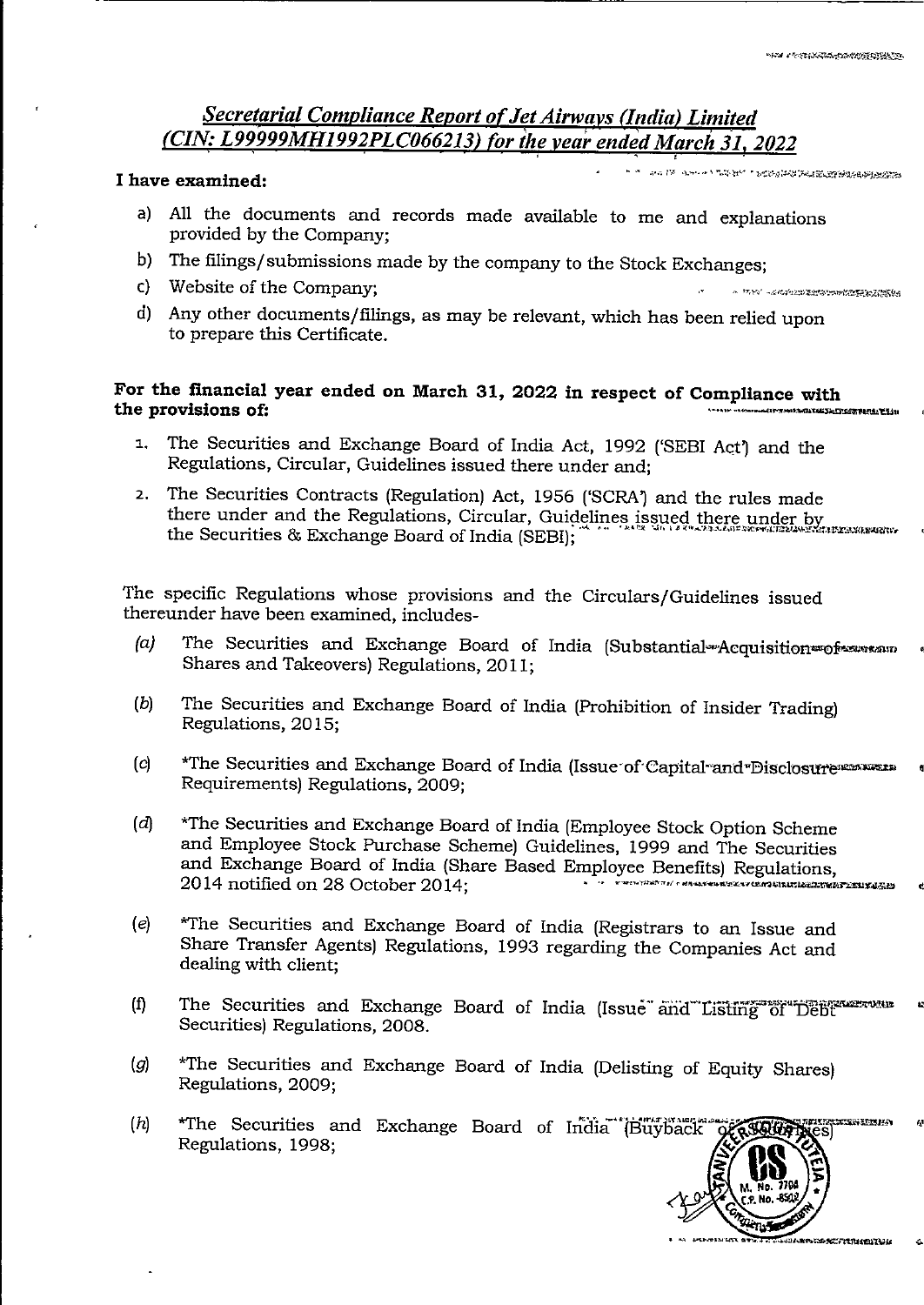\*Not applicable as no event took place under these Regulations during-the<br>financial year under review and circulars/ guidelines issued the<br>reunder and based on the above examination, I hereby report that, during the Review

a) The listed entity has complied with the provisions of the above Regulations<br>and circulars/guidelines, issued there under, except in respect of matters specified below:-

J.

| $S_{r}$<br><b>N.</b><br>о. | Compliance<br>Requirement<br>(Regulations/Circulars/Guidelines<br>including specific clause)                                                                                        | Deviations                                                                                                     | <b>Observation/Rema</b><br>rks<br>оf<br>the<br>Practicing<br>Company.commencemental designations<br>Secretary, if any                                                                                                                                                                                                                            |
|----------------------------|-------------------------------------------------------------------------------------------------------------------------------------------------------------------------------------|----------------------------------------------------------------------------------------------------------------|--------------------------------------------------------------------------------------------------------------------------------------------------------------------------------------------------------------------------------------------------------------------------------------------------------------------------------------------------|
| $\mathbf{1}$               | Regulation<br>6(1)<br><b>LODR</b><br><sub>of</sub><br><b>SEBI</b><br>Regulations, 2015-A listed entity shall<br>appoint a qualified company secretary<br>as the compliance officer. | No CS in<br>the<br>Company.                                                                                    | Kuldeep<br>Sharma<br>appointed as<br>was<br>CS<br>w.e.f<br>2 <sub>nd</sub><br>August, 2021 and<br>February 17, 2022.<br>The Company is<br>looking<br>for<br>now<br>suitable candidate<br>for the position.                                                                                                                                       |
| $\overline{2}$             | Regulation 7(3) of the Securities and<br>Exchange Board of India (Listing<br>Obligations<br>and<br>Disclosure<br>Requirements) Regulations, 2015                                    | al - 카드라이스 SAN and ada 신호 전 전 12 정 전 전 전                                                                       | 'The Company was known<br>in process of CIRP<br>and<br>now under<br>implementation<br>stage.The company<br>has<br>done<br>now<br>"delayed"<br>compliances.                                                                                                                                                                                       |
| 3                          | Regulation 40(9) and 4O(10) of SEBI<br>(Listing)<br>Obligations<br>and<br>Requirements) Regulations, 2015                                                                           |                                                                                                                | The Company was<br>in process of CIRP<br>and<br>under<br>now<br>implementation<br>The <b>Institute</b><br>stage.<br>company has now<br>done<br>delayed<br>compliances.                                                                                                                                                                           |
| $\overline{4}$             | Regulation<br>24(1)<br>of SEBI (Listing<br>Disclosure<br>Obligations<br>and<br>Requirements)Regulations, 2015                                                                       | Not filed till the<br>date of issue of<br>report.<br><b>ALL EXA</b><br>.<br>Mit der 1 and 9 ka heret, Edisatie | Erstwhile<br><b>The</b><br>Resolution<br>Professional is not<br>a position<br>in<br>to:<br>provide this, as the<br>subsidiaries of the<br>Company<br>are<br>separate legal man<br>entities,<br>also<br>currently<br>non-<br>operational and the<br>team is facing huge<br>difficulty<br>in<br>.obtainingr<br>HERSE ED<br>data from<br>subsidiane |
|                            |                                                                                                                                                                                     |                                                                                                                | No. 770                                                                                                                                                                                                                                                                                                                                          |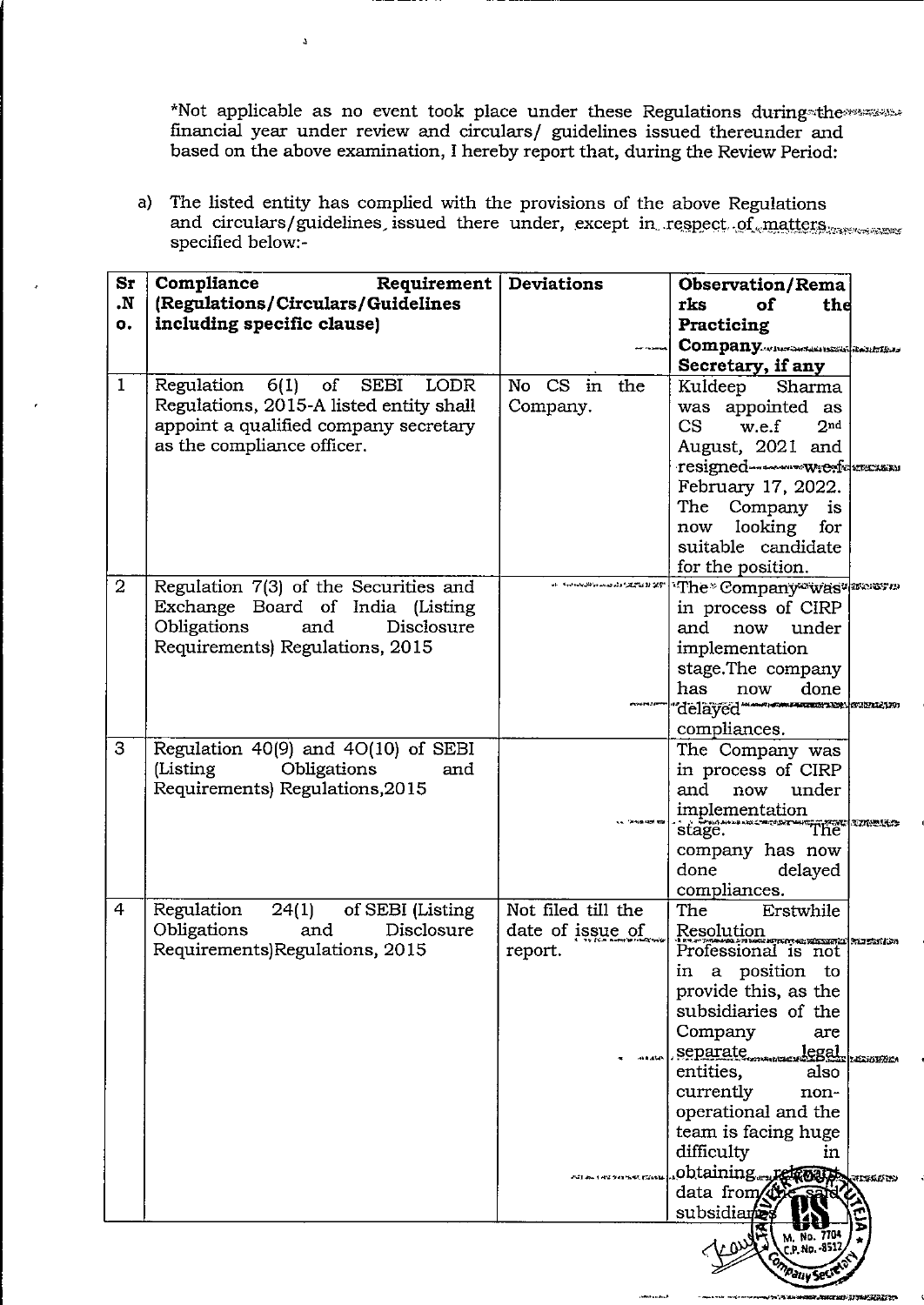| 5              | Regulation<br>33(3)(d)<br>of SEBI (Listing $\vert$<br>Obligations<br>Disclosure  <br>and<br>Requirements), Regulations, 2015                                                                                                                                                                                                                                                                                                                                                                                                     | Not filed till the<br>date of issue of<br>report. | The<br>Erstwhile<br>Resolution<br>Professional is not<br><b>s ze enero</b><br>in a position to<br>provide this, as the<br>subsidiaries of the<br>Company<br>are<br>separate<br>legal<br>entities.<br>also<br><b>FINANCIA</b><br>currently<br>non-<br>operational and the<br>team is facing huge<br>difficulty<br>in<br>obtaining relevant<br>data from the said<br><b>CHARATORIA</b><br>subsidiaries |
|----------------|----------------------------------------------------------------------------------------------------------------------------------------------------------------------------------------------------------------------------------------------------------------------------------------------------------------------------------------------------------------------------------------------------------------------------------------------------------------------------------------------------------------------------------|---------------------------------------------------|------------------------------------------------------------------------------------------------------------------------------------------------------------------------------------------------------------------------------------------------------------------------------------------------------------------------------------------------------------------------------------------------------|
| 6              | Regulation 17(1)(a) of SEBI LODR<br>$2015 -$ The<br><b>Board</b><br>Regulations,<br>of <sub>1</sub><br>directors of a listed entity shall have an<br>optimum combination of executive and<br>non-executive directors with at least<br>one woman director and not less than<br>fifty percent of the board of directors<br>shall<br>comprise<br>of<br>non-executive<br>directors. Provided that the Board of<br>directors of the top 500 listed entities<br>shall have at least one Independent<br>woman director by April1, 2019. | Not complied as<br>the Board is not<br>in place.  | All the members on<br>Board<br>resigned<br>before<br>company<br>came under CIRP<br><b>TARK COMMANDED ASSESSED</b>                                                                                                                                                                                                                                                                                    |
| $\overline{7}$ | Regulation<br>$17(8)$ of<br>Regulations, 2015-The Chief Executive<br>Officer (CEO) and the Chief Financial<br>Officer<br>(CFO)<br>shall<br>provide<br>the<br>compliance certificate to the board of<br>directors as specified in Part B of<br>Schedule II.                                                                                                                                                                                                                                                                       | SEBI LODR   No CEO or CFO<br>in the Company       | All Resigned before<br>CIRP process.<br><b>FLERE FRANCISCO DE LA CALIFACIA DE LA CALIFACIA DE LA CALIFACIA DE LA CALIFACIA DE LA CALIFACIA DE LA CALIFACIA</b><br>HUMA . SIRTEMATAN MATULULIKAN KACEMBERTAN WANDERS                                                                                                                                                                                  |

- b) It has been observed that the Annual General Meeting of the company was not held within the time period specified in Section 96 of Companies Act, 2013. The Company is yet to hold its AGM for the FY 2020-21 within the extended time period of November 30, 2021. THE WE ARE AN ALL AN ANGELES AND AN ANGELO AN ANGELIA SI SANG SANG SA
- c) The listed entity has maintained proper records under the provisions of the above Regulations and circulars/guidelines issued there under in so far as it appears from my examination of those records.
- Promoters, Directors, either by the SEBI or by Stock Exchanges (includin under the Standard Operating Procedures issued by SEBI through var Circulars) under the aforesaid Acts/Regulations and Circulars/Guid issued there under- No show cause notice received by the Company j aforesaid period.